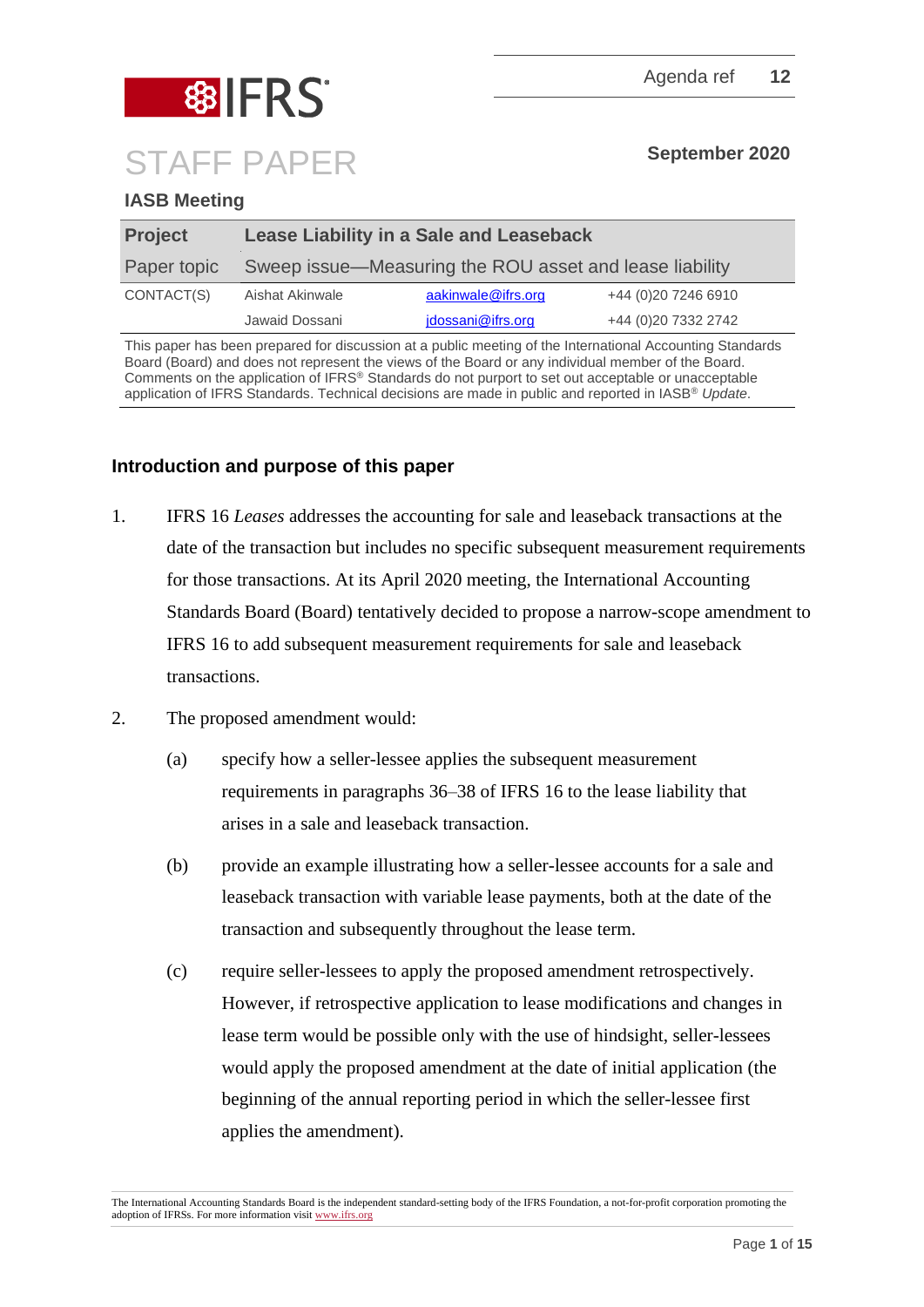- 3. The Board confirmed at its May 2020 meeting that it is satisfied that it has (a) complied with the applicable due process requirements and (b) undertaken sufficient consultation and analysis to begin balloting the proposed amendment.
- 4. The purpose of this paper is to consider a sweep issue related to how a seller-lessee initially measures the right-of-use (ROU) asset and lease liability arising from the leaseback and, consequently, applies the subsequent measurement requirements in paragraphs 36–38 of IFRS 16 to that lease liability. Based on comments received during the balloting process, we have identified what we view as a better and more understandable way to achieve the Board's objective for this project than was the case applying the Board's tentative decisions.

#### **Structure of this paper**

- 5. This paper is structured as follows:
	- (a) Board's tentative decisions with respect to how a seller-lessee applies paragraphs 36–38 of IFRS 16 (paragraphs [6](#page-1-0)[-9\)](#page-2-0);
	- (b) Concerns raised (paragraphs [10](#page-3-0)[-16\)](#page-5-0);
	- (c) Alternative approaches and staff analysis (paragraphs [17-](#page-6-0)[30\)](#page-11-0);
	- (d) Transition (paragraphs [31-](#page-11-1)[34\)](#page-12-0);
	- (e) Staff recommendations (paragraphs [35](#page-12-1)[-36\)](#page-13-0);
	- (f) Question for the Board; and
	- (g) Appendix A—Paragraph BC266 of IFRS 16.

## **Board's tentative decisions with respect to how a seller-lessee applies paragraphs 36–38 of IFRS 16**

<span id="page-1-0"></span>6. In developing the subsequent measurement requirements for a sale and leaseback transaction, the Board viewed it as important that any requirements proposed would prevent a seller-lessee from recognising additional amounts of gain or loss on the sale of the asset beyond that recognised at the date of the transaction. This is because the recognition of any additional gain or loss would: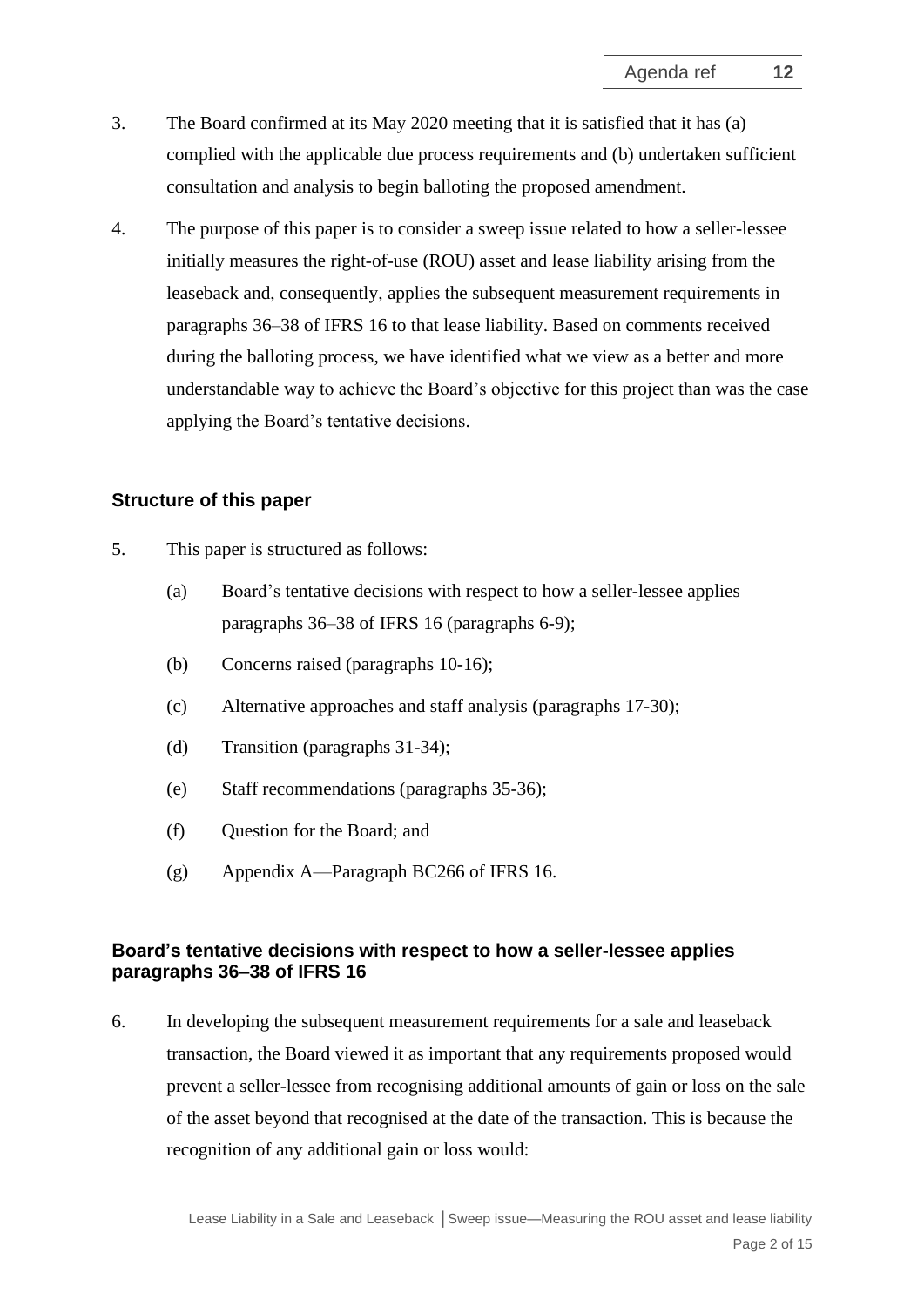- (a) contradict the Board's objective and rationale in developing the sale and leaseback requirements in paragraph 100(a) of IFRS 16 (see paragraph BC266 of IFRS 16 reproduced in the Appendix to this paper); and
- (b) result in recognising a gain or loss when no underlying transaction or event had occurred to give rise to such a gain or loss.
- <span id="page-2-1"></span>7. Consequently, the Board's tentative decisions would ensure that the subsequent measurement of the lease liability that arises in a sale and leaseback transaction is consistent with its initial measurement—that is, the subsequent measurement of that liability would be expected to reflect *all* payments for the lease regardless of whether those payments meet the definition of lease payments in IFRS 16.
- <span id="page-2-2"></span>8. The Board tentatively decided to specify that in subsequently measuring the lease liability that arises in a sale and leaseback transaction, the seller-lessee would:
	- (a) increase the carrying amount to reflect interest on the lease liability using the discount rate in paragraph 37 of IFRS 16.
	- (b) reduce the carrying amount to reflect *payments included in the measurement of the lease liability*. Payments included in the measurement of the lease liability would be those that, when discounted using the discount rate in paragraph 37 of IFRS 16, result in an amount equal to the carrying amount of the lease liability.
	- (c) remeasure the carrying amount as required by paragraph  $36(c)$  of IFRS 16; however, the seller-lessee would not remeasure the carrying amount to reflect any reassessment of variable lease payments. When applying paragraphs 40 and 45 of IFRS 16 to lease modifications and changes in lease term, the revised lease payments (described in paragraphs 40 and 45) would be the revised expected payments for the lease.
	- (d) recognise in profit or loss any difference between payments made for the lease and payments included in the measurement of the lease liability.
- <span id="page-2-4"></span><span id="page-2-3"></span><span id="page-2-0"></span>9. The proposed amendment would apply to all sale and leaseback transactions. However, the proposed amendment would be expected to affect only sale and leaseback transactions that include variable lease payments.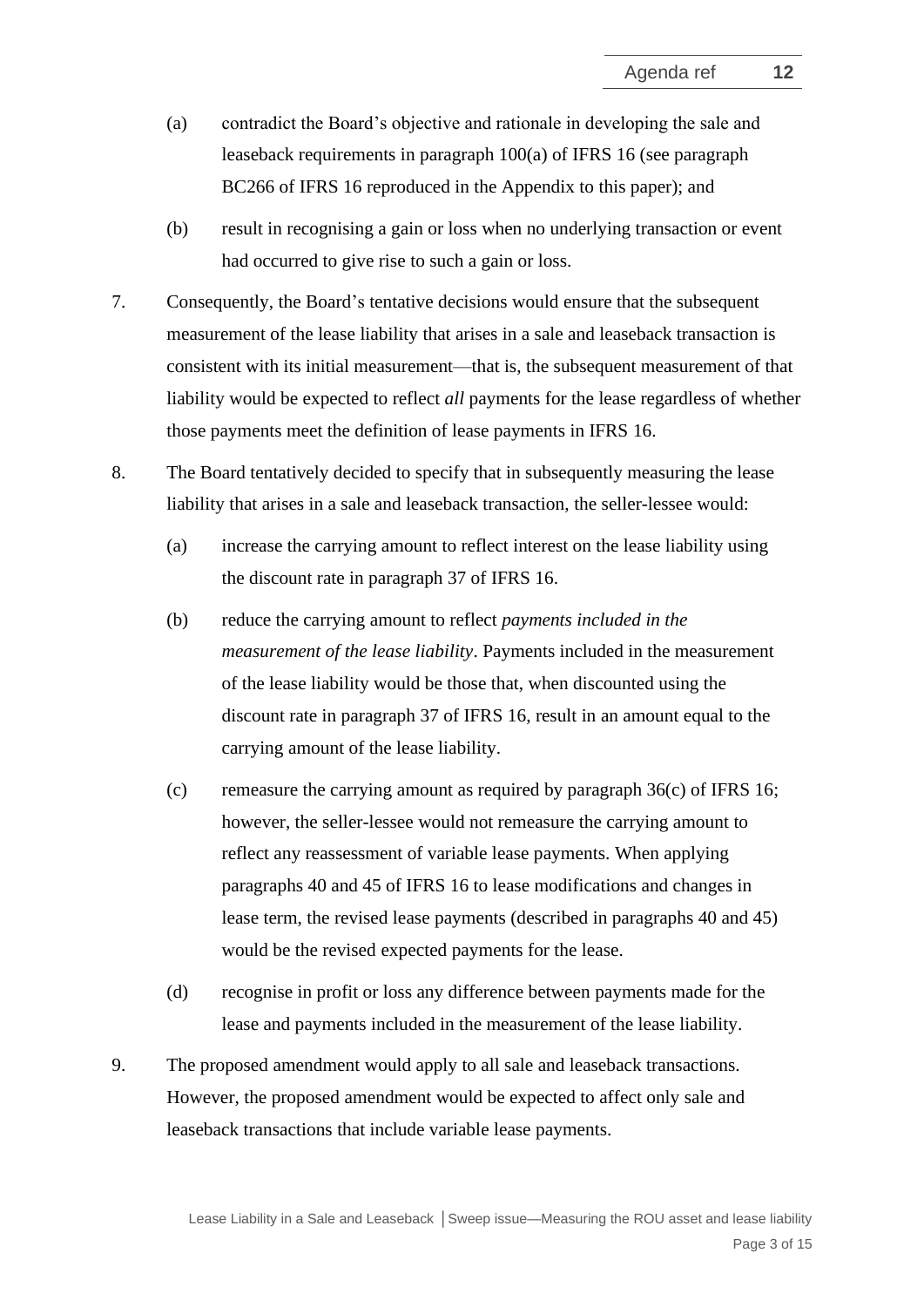#### **Concerns raised**

- <span id="page-3-0"></span>10. Paragraph 100(a) of IFRS 16 requires a seller-lessee to measure the ROU asset arising from the leaseback at the proportion of the previous carrying amount of the asset that relates to the right of use it retains. The initial measurement of the lease liability is a consequence of how the ROU asset is measured—and the gain or loss on the sale and leaseback transaction determined—applying paragraph 100(a). However, IFRS 16 does not prescribe a specific method for determining the proportion of the previous carrying amount of the asset that relates to the right of use retained by the seller-lessee and, consequently, does not prescribe a method for determining the initial measurement of the ROU asset and lease liability arising from the leaseback.
- 11. The Board therefore decided to propose an approach for subsequent measurement of the lease liability that would work with all possible methods of determining its initial measurement. The tentative proposed approach would require a seller-lessee to determine the *payments included in the measurement of the lease liability* as those that, when discounted applying paragraph 37 of IFRS 16—that is, discounted using the interest rate implicit in the lease (if that rate can be readily determined) or the seller-lessee's incremental borrowing rate—result in the carrying amount of the lease liability. In other words, at the date of the transaction, the tentative proposed approach (a) starts with the initial measurement of the lease liability as determined applying paragraph 100(a) of IFRS 16 (based on the seller-lessee's chosen method for determining the proportion of the asset sold that relates to the right of use it retains); (b) specifies the discount rate to be used in subsequent measurement as either the interest rate implicit in the lease (if it can be readily determined) or the incremental borrowing rate; and then (c) requires the seller-lessee to impute the payments included in the measurement of the lease liability.
- <span id="page-3-1"></span>12. To explain the tentative proposed approach further, consider the following example:

Seller-lessee enters into a sale and leaseback transaction whereby it transfers an asset to Buyer-lessor, and leases that asset back for 5 years. The carrying amount of the asset at the date of the transaction is CU1,000,000, and the amount paid by Buyer-lessor for the asset is CU1,800,000 (the fair value of the asset). All the leaseback payments are fixed with annual payments of CU100,000.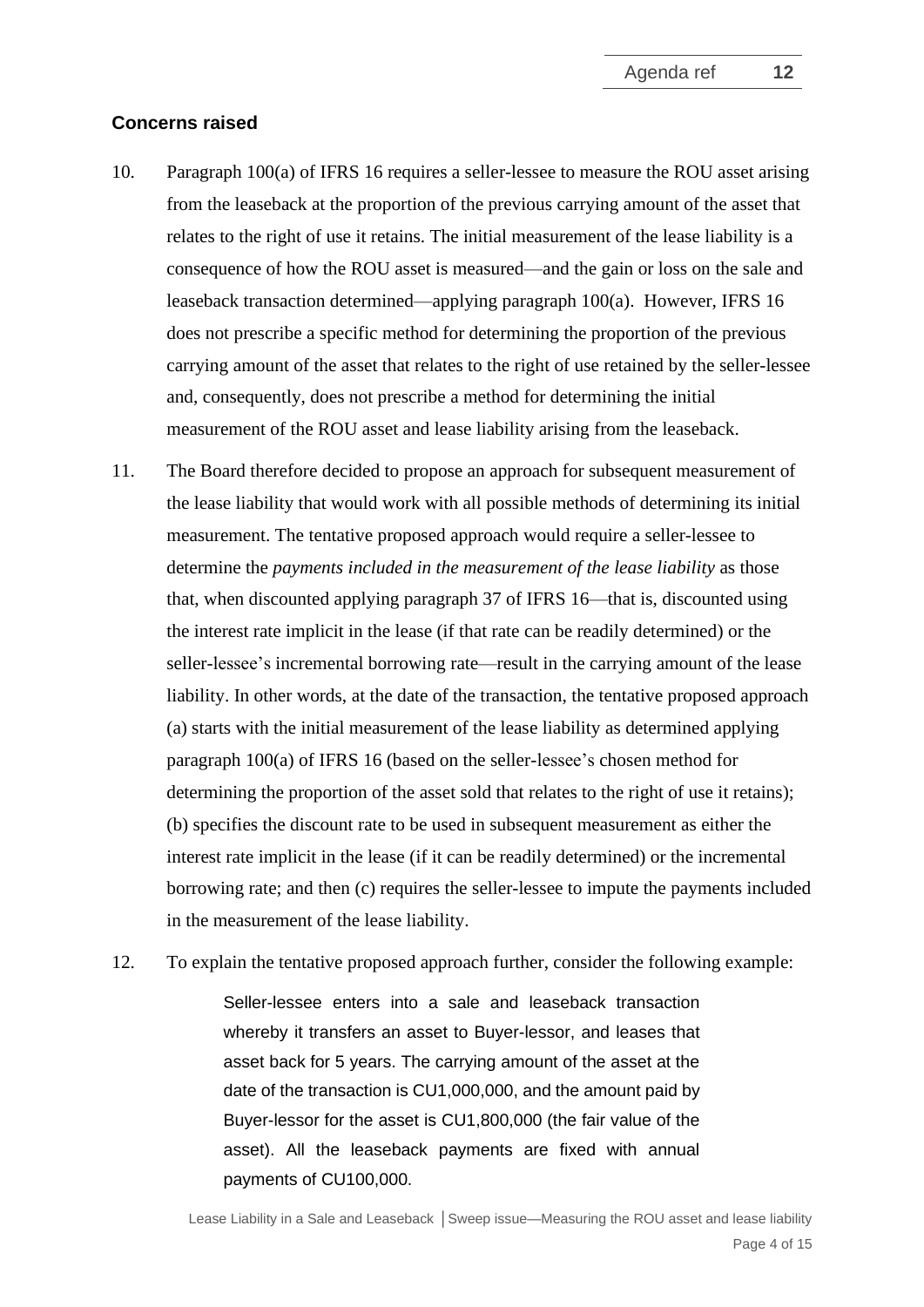At the date of the transaction, Seller-lessee determines that the fair value of the right of use it retains is CU450,000. Sellerlessee's incremental borrowing rate is 3.2% (the interest rate implicit in the lease cannot be readily determined) and the present value of the annual payments (5 payments of CU100,000, discounted at 3.2% per year) is CU455,367.

- <span id="page-4-2"></span>13. If the seller-lessee initially measures the ROU asset arising from the leaseback by comparing the fair value of the right of use it retains to the fair value of the asset sold, it would:
	- (a) initially measure the ROU asset at CU250,000, calculated as:

CU1,000,000 (p*revious carrying amount of*  x *the asset*)

(*fair value of the rights retained*) CU1,800,000

CU450,000

(*fair value of the asset*)

(b) recognise a gain on sale relating to the rights transferred to the buyer-lessor of CU600,000, calculated as:

> CU800,000 (*total gain on sale of the asset*) x

CU1,800,000 (f*air value of the asset*)

CU1,800,000 - CU450,000 (*value of the rights transferred to the buyer-lessor*)

- (c) initially measure the lease liability at CU450,000, calculated as the initial measurement of the ROU asset (CU250,000) plus the amount of gain that relates to the right of use the seller-lessee retains (CU200,000).
- <span id="page-4-0"></span>14. Applying the tentative proposed approach, the seller-lessee then imputes the payments included in the initial measurement of the liability as an annual payment of CU98,821 for each of the five years of the lease—that is, assuming the same linear profile of payments as set out in the contract, CU98,821 is the annual payment that when discounted at 3.2% (the seller-lessee's incremental borrowing rate) results in CU450,000 (the carrying amount of the lease liability on initial recognition).
- <span id="page-4-1"></span>15. Comments on a draft of the proposed amendment indicated concerns about:
	- (a) *understandability:* the tentative proposed approach of imputing lease payments could be difficult to understand. If the seller-lessee determines the initial measurement of the ROU asset and lease liability using a method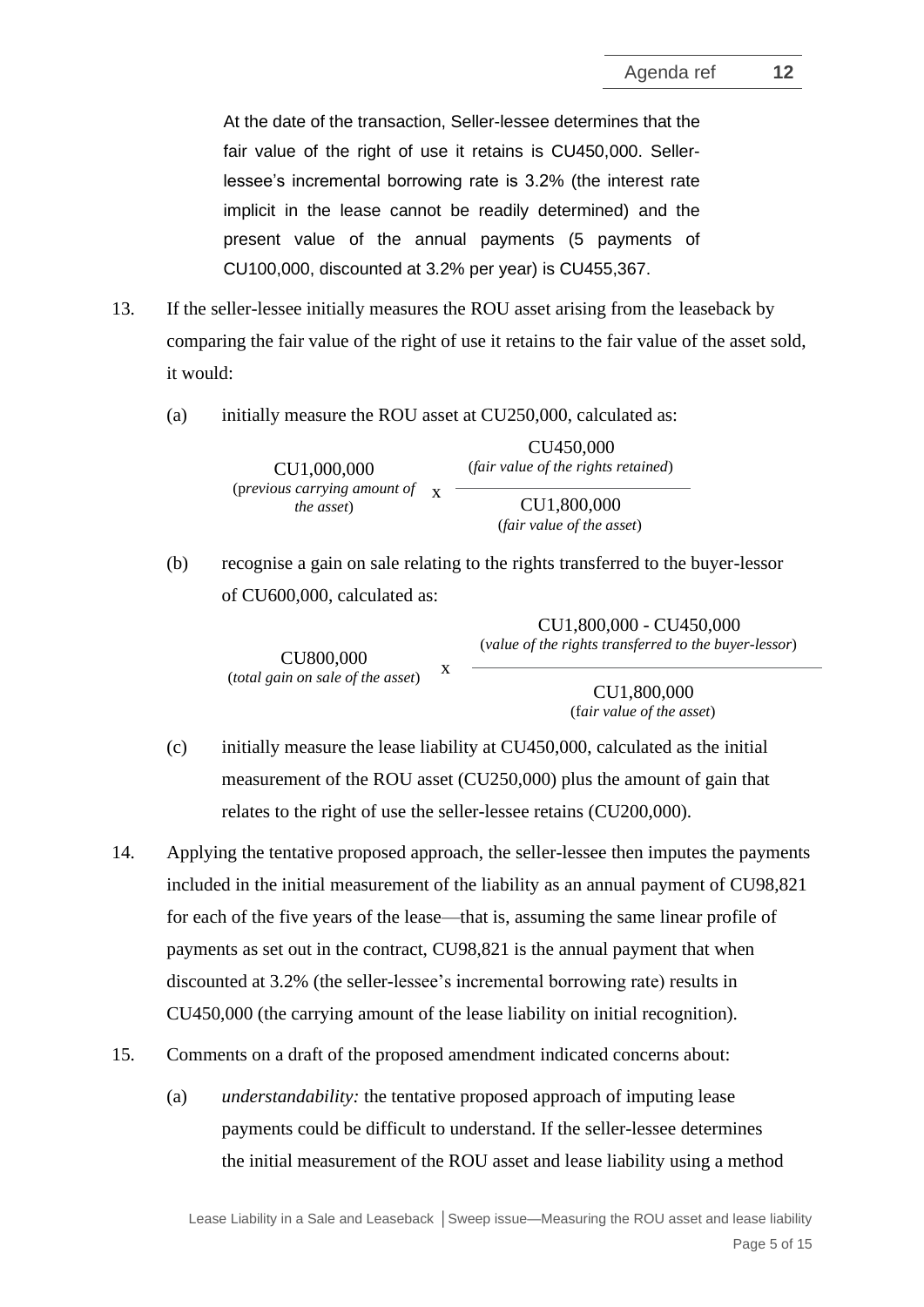other than the present value of expected lease payments (discounted at the rate implicit in the lease or its incremental borrowing rate), the imputed lease payments could be different from the expected contractual payments for the lease. This situation could occur regardless of whether the payments for the lease are fixed or variable. However, such an outcome might be particularly difficult to understand in a sale and leaseback transaction with fixed lease payments. Using the example described in paragraphs [12](#page-3-1)[-14,](#page-4-0) the seller-lessee would determine the imputed lease payments as annual payments of CU98,821 (even though the fixed contractual annual payments are CU100,000).

- <span id="page-5-1"></span>(b) *consistent application:* the tentative proposed approach of imputing lease payments could be open to structuring. For example, it would be possible for a seller-lessee to impute lease payments with a very different profile from those expected so as to achieve a desired accounting outcome. Using the example described in paragraphs [12](#page-3-1)[-14,](#page-4-0) the seller-lessee could determine the imputed lease payments differently as long as the discounted amount of those payments would equal CU450,000—as an example, the seller-lessee could impute the payments as CU120,000 in each of the first three years and then CU64,443 in years 4 and  $5<sup>1</sup>$ . The seller-lessee would then recognise in profit or loss the difference between the imputed annual lease payments and the fixed annual lease payments made (CU100,000). Although the Board could address this concern by specifying that the profile of imputed lease payments must reflect the profile of expected payments, this would add another layer of complexity to the tentative proposed approach.
- <span id="page-5-0"></span>16. Applying the tentative proposed approach, a seller-lessee could be required to account for a sale and leaseback transaction with fixed payments as though it were a transaction with some variable payments, which in our view would make the proposals difficult to understand. As discussed in paragraph [15\(a\),](#page-4-1) such an outcome would occur *only* if the seller-lessee initially measures the ROU asset and lease

<sup>&</sup>lt;sup>1</sup> The present value of annual payments of CU120,000 for years 1-3 and annual payments of CU64,443 for years 4-5 equals CU450,000, discounted at the seller-lessee's incremental borrowing rate of 3.2%.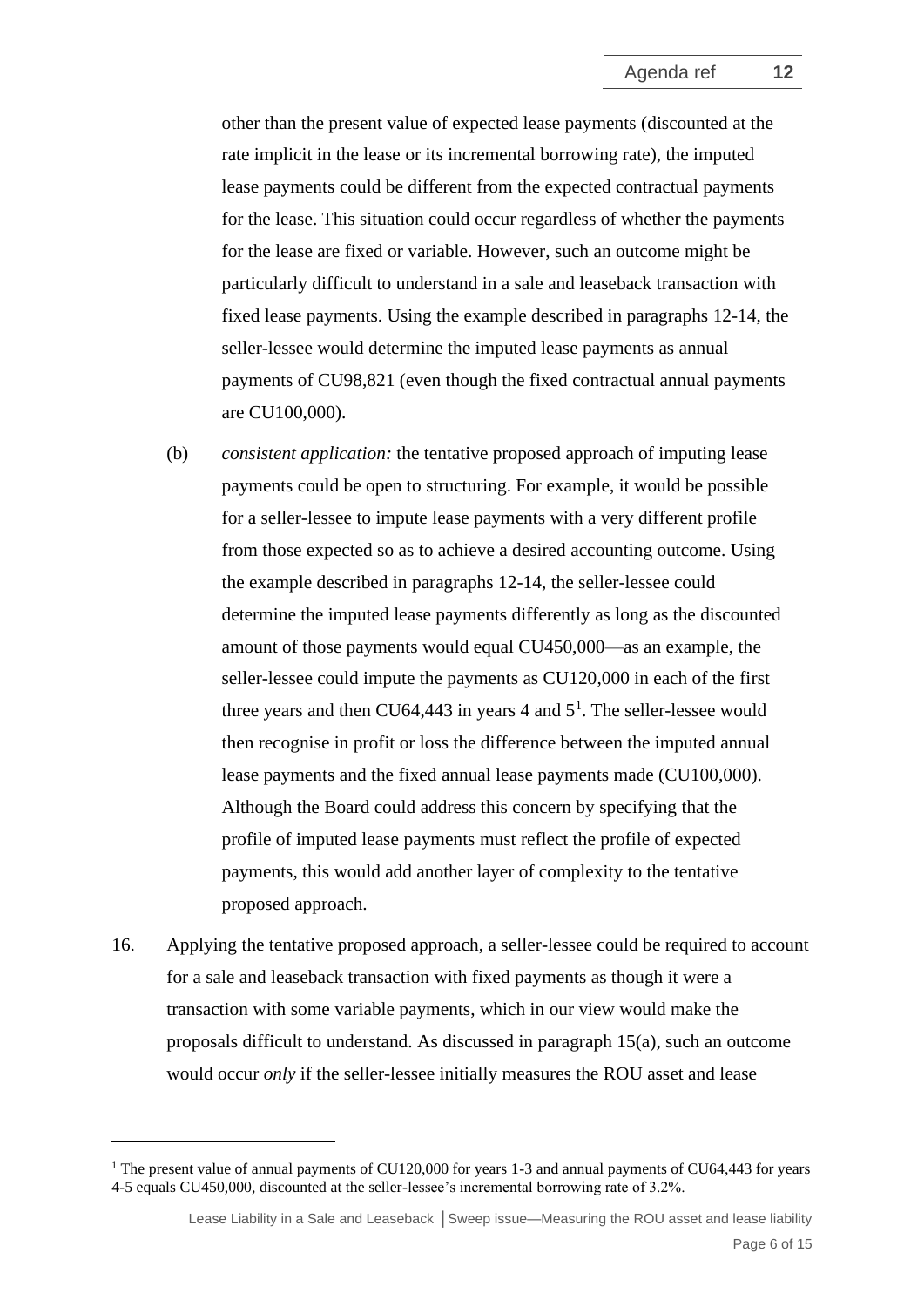liability using a method other than the present value of expected lease payments (discounted at the interest rate implicit in the lease or the seller-lessee's incremental borrowing rate)—and we would expect a seller-lessee to very often use the present value of expected lease payments. Nonetheless, the possibility of such an outcome complicates the proposals in a way that some may view as illogical. In addition, the difference in the profile of imputed payments that would be possible could create structuring opportunities that might result in inconsistent application of the requirements—this would reduce the benefits of the proposed amendment for users of financial statements. For these reasons, we have considered how the tentative proposed approach could be improved.

## **Alternative approaches and staff analysis**

- <span id="page-6-0"></span>17. As discussed above, the tentative proposed approach ensures the proposed amendment works regardless of the method used by the seller-lessee to initially measure the ROU asset and lease liability that arise in a sale and leaseback transaction. However, we acknowledge the concerns raised and have considered two alternative approaches to address those concerns while still achieving the objective of the proposed amendment as described in paragraphs [6-](#page-1-0)[7.](#page-2-1)
- 18. The alternative approaches we considered are:
	- (a) *Approach A:* impute the discount rate instead of the lease payments (paragraphs [19-](#page-6-1)[22\)](#page-7-0).
	- (b) *Approach B:* specify the method to use for determining the initial measurement of the ROU asset and lease liability (paragraphs [23](#page-8-0)[-29\)](#page-11-2).

#### *Approach A: Impute the discount rate instead of the lease payments*

<span id="page-6-1"></span>19. Approach A would require a seller-lessee to determine the expected payments for the lease at the date of the transaction and to discount those payments using a rate that would result in the carrying amount of the lease liability. In other words, at the date of the transaction, this approach would (a) start with the initial measurement of the lease liability as determined applying paragraph 100(a) of IFRS 16 (based on the sellerlessee's chosen method for determining the proportion of the asset sold that relates to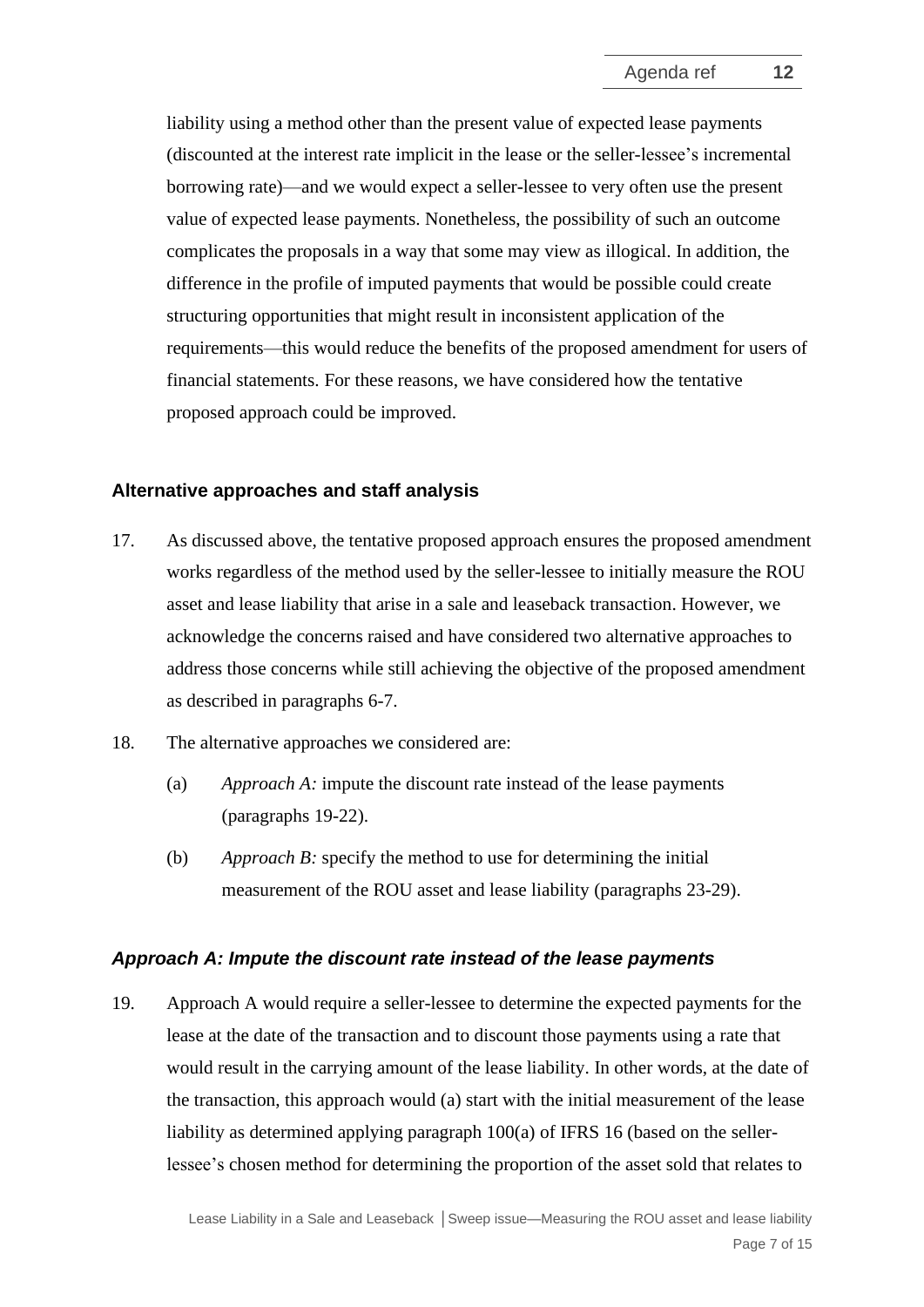the right of use it retains); (b) specify that the payments included in that initial measurement are the expected payments for the lease (at market rates); and then (c) require the seller-lessee to impute the discount rate—that rate would then be used when subsequently measuring the lease liability.

- <span id="page-7-1"></span>20. To illustrate Approach A, we will use the example in paragraph [12.](#page-3-1) Seller-lessee initially measures the ROU asset by comparing the fair value of the right of use it retains to the fair value of the asset sold, and initially measures the lease liability at CU450,000 (as illustrated in paragraph [13\)](#page-4-2). The seller-lessee would then determine the discount rate that, when applied to the expected annual payments for the lease of CU100,000, results in CU450,000 (the carrying amount of the lease liability on initial recognition). This discount rate is 3.62%. The seller-lessee would then apply the discount rate of 3.62% when subsequently measuring the lease liability. Applying Approach A, there would be no difference between the annual payments made for the lease (CU100,000) and the expected annual payments for the lease included in the initial measurement of the lease liability (CU100,000).
- 21. Approach A would limit the change in the Board's tentative decisions to only the *mechanics* of how a seller-lessee would apply the Board's tentative proposed approach; it would not change other requirements that apply to sale and leaseback transactions. This approach would also address concerns raised about:
	- (a) *understandability*—in that, the expected annual payments for the lease included in the initial measurement of the lease liability would be the same as the fixed contractual annual payments for the lease, regardless of how a seller-lessee initially measures the ROU asset and lease liability.
	- (b) *consistent application*—in that, the approach would not require a sellerlessee to impute lease payments, thereby eliminating the structuring opportunity described in paragraph [15\(b\).](#page-5-1)
- <span id="page-7-0"></span>22. However, Approach A raises other concerns:
	- (a) the discount rate applied for purposes of subsequently measuring the lease liability may not be the same as the rate that would be determined applying paragraph 37 of IFRS 16 (ie the interest rate implicit in the lease or the seller-lessee's incremental borrowing rate)—for example, the illustration in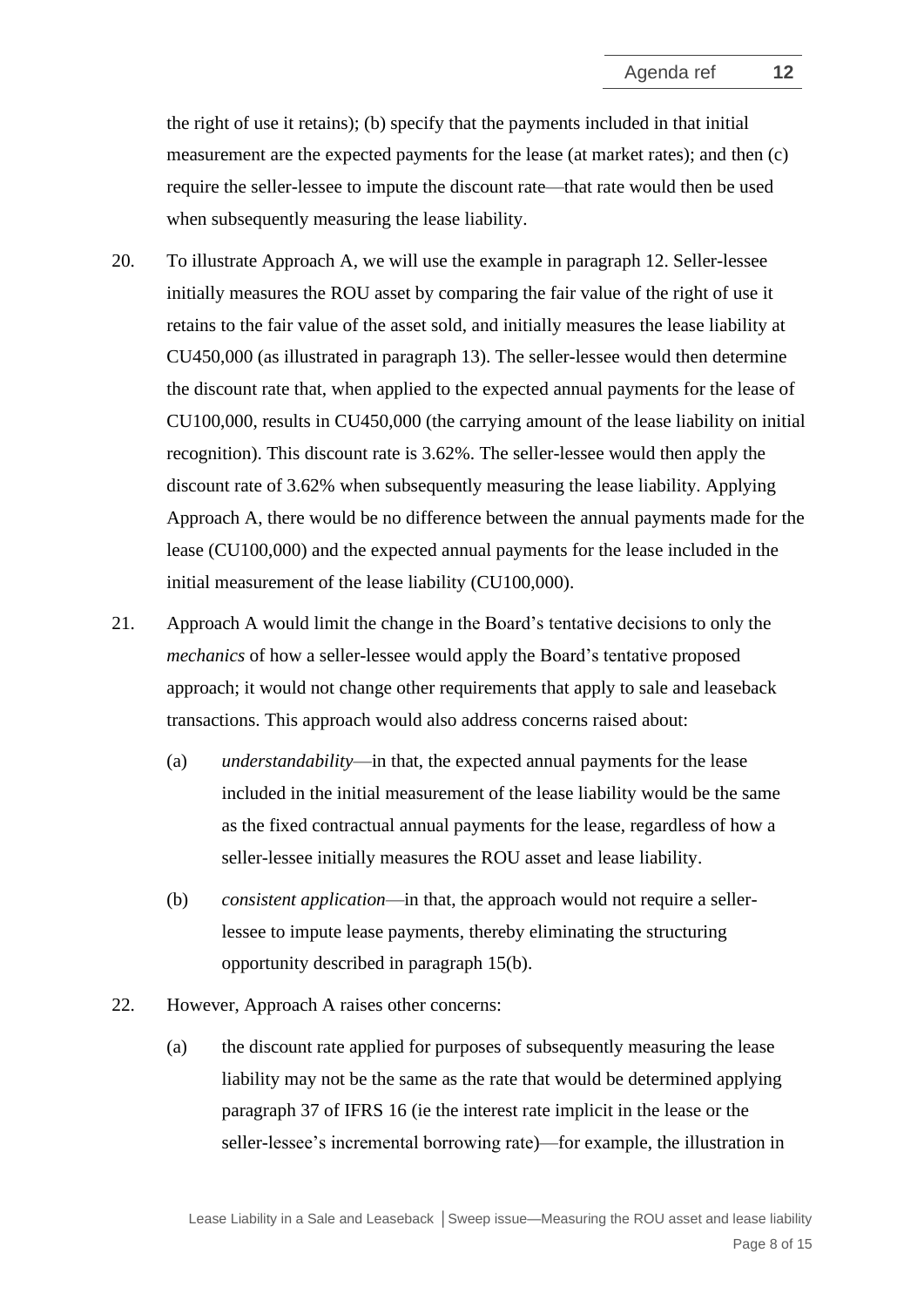paragraph [20](#page-7-1) above results in an imputed discount rate of 3.62% whereas the seller-lessee's incremental borrowing rate is 3.2%.

(b) this approach would require the seller-lessee to determine the expected payments for the lease for *all* sale and leaseback transactions, even though the seller-lessee could (in theory) determine the initial measurement of the ROU asset and lease liability using another method. This approach might therefore appear to indirectly 'require' the seller-lessee to determine the initial measurement of the ROU asset and lease liability using the present value of expected lease payments, even though IFRS 16 would not specify that method.

## *Approach B: Specify the method to use for determining the initial measurement of the ROU asset and lease liability*

- <span id="page-8-0"></span>23. Approach B would require a seller-lessee to initially measure the ROU asset and lease liability that arise in a sale and leaseback transaction using the present value of expected payments for the lease. That is, in applying paragraph  $100(a)$  of IFRS 16, a seller-lessee would determine the proportion of the asset sold that relates to the right of use it retains by comparing the present value of expected payments for the lease at market rates—discounted using the interest rate implicit in the lease (if that rate can be readily determined) or the seller-lessee's incremental borrowing rate—to the fair value of the asset sold. When subsequently measuring the resulting lease liability, the seller-lessee would then reduce the carrying amount of the lease liability to reflect those expected payments for the lease.
- 24. To illustrate Approach B, we will again use the example in paragraph [12.](#page-3-1) The sellerlessee would initially measure the ROU asset by comparing the present value of the expected payments for the lease (at market rates)—discounted using the seller-lessee's incremental borrowing rate—to the fair value of the asset sold. The present value of annual lease payments of CU100,000, discounted at 3.2%, is CU455,367. Consequently, the seller-lessee would: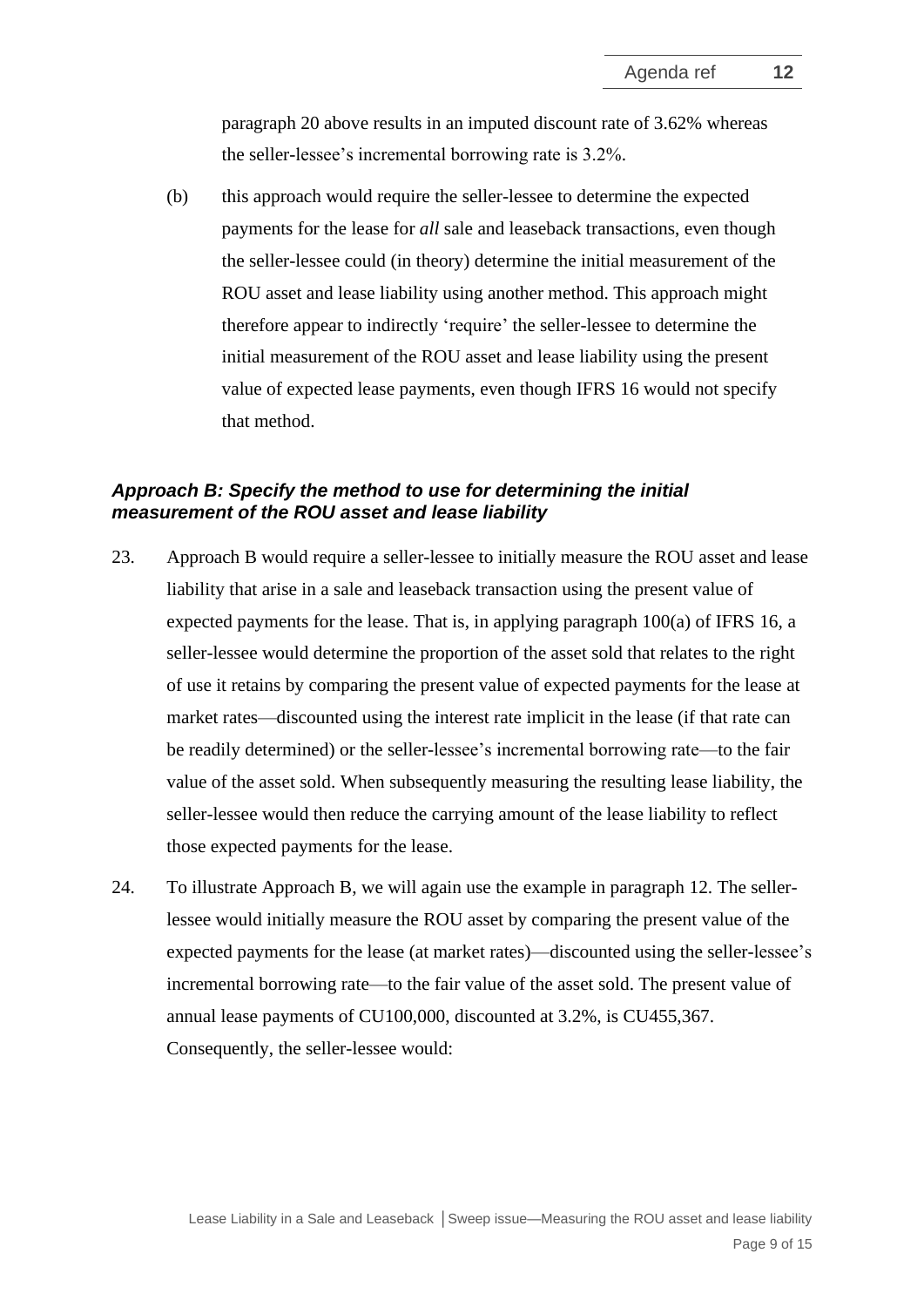(a) initially measure the ROU asset at CU252,982, calculated as:

CU1,000,000 (p*revious carrying amount of the asset*)

CU455,367 (*present value of lease payments*)

> CU1,800,000 (*fair value of the asset*)

(b) recognise a gain on sale relating to the rights transferred to the buyer-lessor of CU597,615, calculated as:

x

CU1,800,000 - CU455,367 (*value of the rights transferred to the buyer-lessor*)

CU800,000 (*total gain on sale of the asset*)

CU1,800,000 (f*air value of the asset*)

(c) initially measure the lease liability at CU455,367, calculated as the initial measurement of the ROU asset (CU252,982) plus the amount of gain that relates to the right of use the seller-lessee retains (CU202,385).

x

- 25. When subsequently measuring that lease liability, the seller-lessee would reduce the carrying amount each year to reflect the expected payments for the lease included in the initial measurement of the lease liability (CU100,000) and determine interest on the lease liability applying the seller-lessee's incremental borrowing rate of 3.2%. Applying Approach B, there would be no difference between the annual payments made for the lease (CU100,000) and the expected annual payments for the lease included in the initial measurement of the lease liability (CU100,000).
- 26. If the Board were to adopt Approach B, some might question whether seller-lessees would be able to reasonably estimate the expected payments for the lease (at market rates) for *all* sale and leaseback transactions, including those that include variable lease payments. For standalone leases, a lessee excludes from the measurement of the lease liability variable lease payments linked to future performance or use of the leased asset—in reaching this decision, the Board had noted concerns about the high level of measurement uncertainty that might result from including such variable payments in the measurement of the lease liability and about the cost associated with such estimates because of the high volume of leases held by some lessees.
- 27. In our view, seller-lessees would be able to reasonably estimate the expected payments for the lease (at market rates) for all sale and leaseback transactions because seller-lessees are generally in a very different position to lessees that enter into standalone leases. This is because: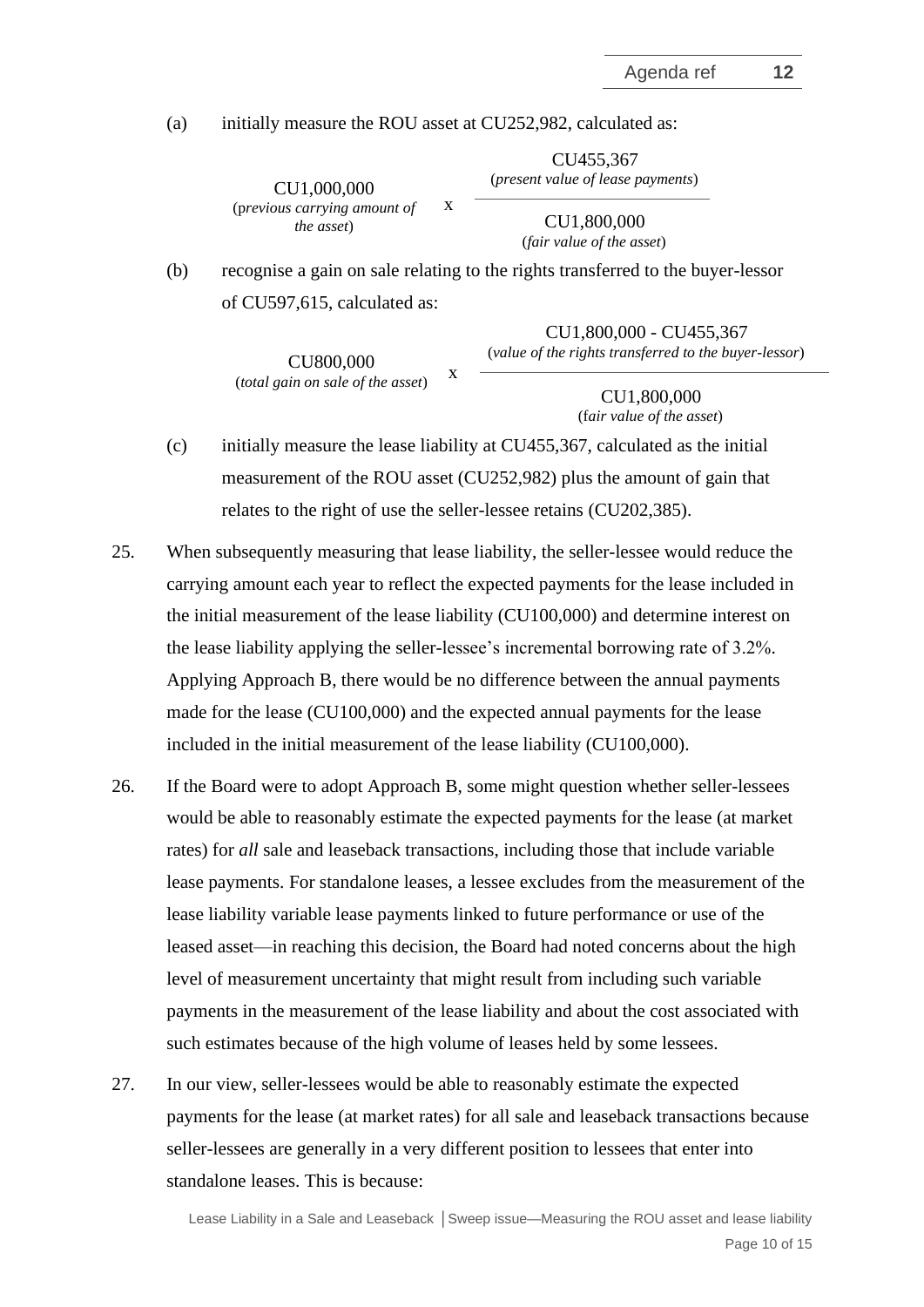- (a) a seller-lessee owns and controls the underlying asset until the sale and leaseback transaction. A seller-lessee would therefore be expected to have access to information that would enable them to reliably estimate the fair value of the underlying asset sold and the expected payments for the lease. In particular, because sale and leaseback transactions are often for highvalue assets and are often highly-structured transactions, we would expect seller-lessees to have that information in assessing whether to enter into the transaction and the price at which to enter into it.
- (b) paragraph 101 of IFRS 16 already requires a seller-lessee to consider whether the payments for the lease are at market rates and whether the fair value of the consideration equals the fair value of the underlying asset.
- (c) seller-lessees generally do not have (and are not expected to have) high volumes of sale and leaseback transactions with variable lease payments.
- 28. Approach B would address concerns raised about:
	- (a) *understandability* in that, the expected annual payments for the lease included in the initial measurement of the lease liability would be the same as the fixed contractual annual payments for the lease. Irrespective of the approach that the Board adopts, we think a seller-lessee would have to determine the expected payments for the lease in subsequently measuring the lease liability. However, if the Board adopts Approach B, in our view the proposed amendment would be simpler to draft and therefore easier for stakeholders to understand than both the tentative proposed approach and Approach A discussed above.
	- (b) *consistent application*—in that, this approach would not require a sellerlessee to impute lease payments, thereby eliminating the structuring opportunity described in paragraph [15\(b\).](#page-5-1) In addition, this approach would remove possible differences in the method a seller-lessee uses to initially measure the ROU asset and lease liability arising from the leaseback. This would facilitate greater consistency in the application of the sale and leaseback requirements when compared to both the tentative proposed approach and Approach A discussed above.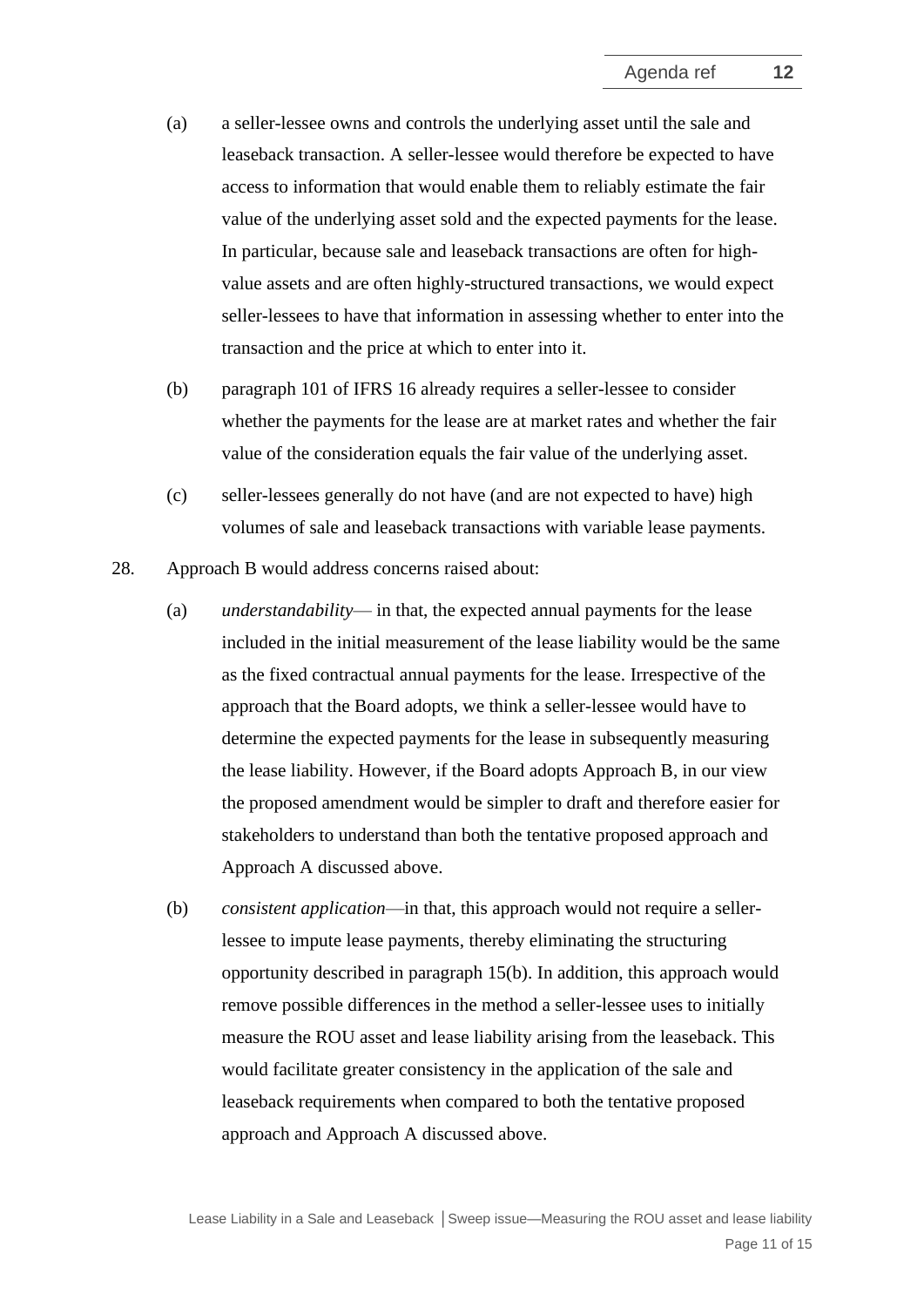<span id="page-11-2"></span>29. Approach B would however expand the initial scope of the project. That is, in addition to addressing subsequent measurement, this approach would also address the initial measurement of the ROU asset and lease liability that arise in a sale and leaseback transaction. Nonetheless, we note that the approach is consistent with the Board's objective for the proposed amendment and retains the Board's objective and rationale when it developed the sale and leaseback requirements in IFRS 16.

## *Conclusion*

<span id="page-11-0"></span>30. In the light of the analysis above, in our view Approach B—specifying the method to use for determining the initial measurement of the ROU asset and lease liability that arise in a sale and leaseback transaction—represents the most effective way to address concerns raised about the tentative proposed approach.

## **Transition**

## *Board's tentative decision*

<span id="page-11-1"></span>31. The Board tentatively decided to require seller-lessees to apply the proposed amendment retrospectively in accordance with IAS 8 *Accounting Policies, Changes in Accounting Estimates and Errors*. However, if retrospective application to lease modifications and changes in lease term would be possible only with the use of hindsight, seller-lessees would apply the proposed amendment at the date of initial application (the beginning of the annual reporting period in which the seller-lessee first applies the amendment). Applying this relief, seller-lessees would determine the expected payments for the lease at the beginning of the annual reporting period in which it first applies the proposed amendment.

## *Effect of adopting Approach B*

32. If the Board were to adopt Approach B, we think it would need to update its tentative decision about transition.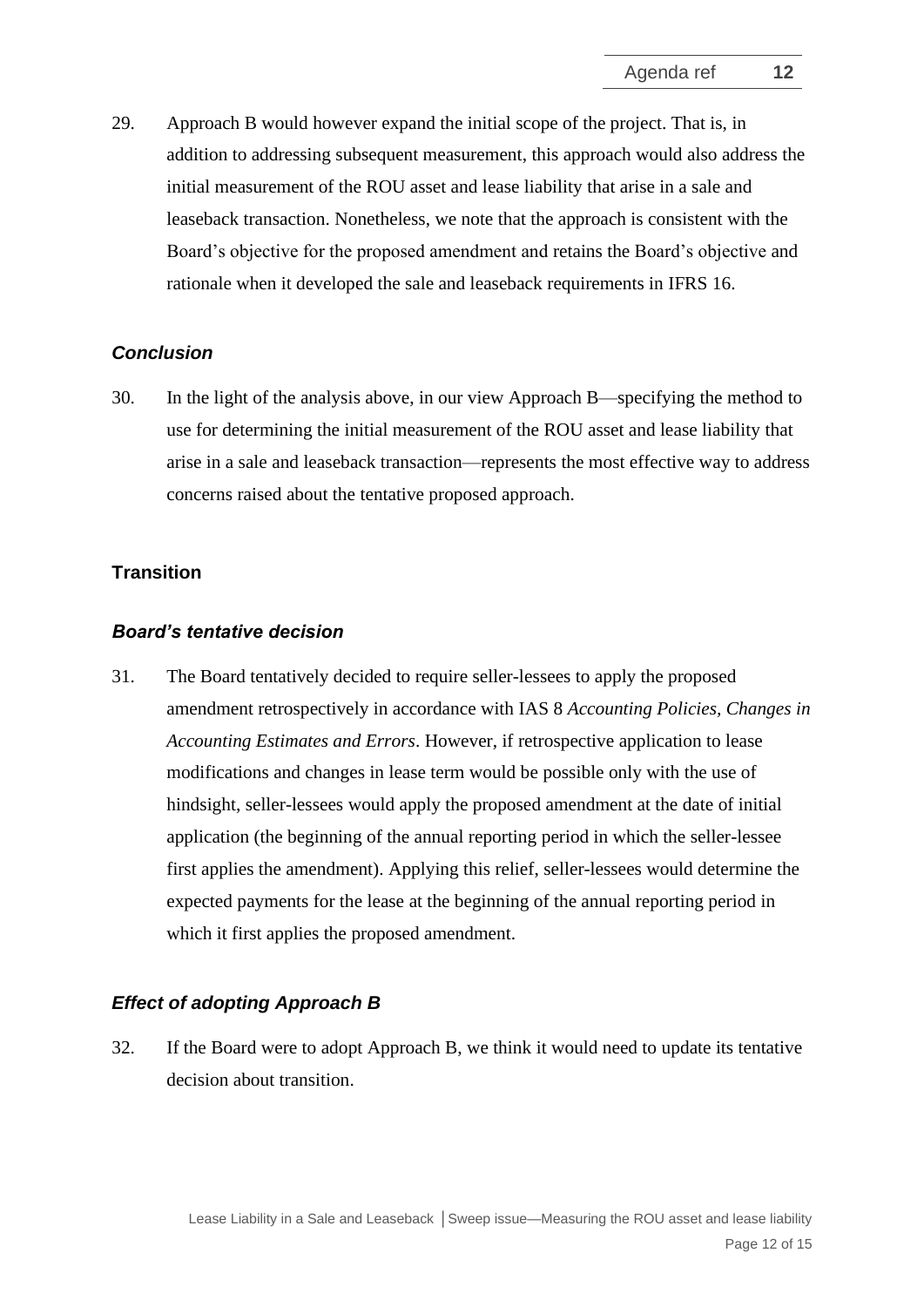- 33. We continue to expect seller-lessees to be able to apply the proposed amendment retrospectively to most sale and leaseback transactions because:
	- (a) the proposed amendment would apply only to sale and leaseback transactions that occur after an entity's date of transition to IFRS 16. So, for most entities, this means that it would apply only to sale and leaseback transactions occurring from 2019.
	- (b) many sale and leaseback transactions are likely to include only fixed lease payments, and not variable lease payments.
- <span id="page-12-0"></span>34. However, for sale and leaseback transactions occurring since 2019 that (a) include any significant amount of variable lease payments and (b) for which the ROU asset and lease liability were initially measured using a method other than Approach B, the seller-lessee may be unable to apply the proposed amendment retrospectively without the use of hindsight. This is because retrospective application could require such seller-lessees to estimate the expected payments for the lease at the date of the transaction. For this reason, we would propose to expand the transition relief to also capture the initial measurement of sale and leaseback transactions that include variable lease payments. In that case, if retrospective application of the proposed amendment were possible only with the use of hindsight, the seller-lessee would determine the expected payments for the lease at the beginning of the annual reporting period in which it first applies the amendment.

## **Staff recommendations**

- <span id="page-12-1"></span>35. Based on our analysis in this paper, we recommend that the Board:
	- (a) specify that when applying paragraph  $100(a)$  of IFRS 16 to initially measure the right-of-use asset and lease liability arising from the leaseback, a seller-lessee determines the proportion of the asset sold that relates to the right of use it retains by comparing the present value of the expected payments for the lease at market rates—discounted using the interest rate implicit in the lease (if that rate can be readily determined) or the sellerlessee's incremental borrowing rate—to the fair value of the asset sold.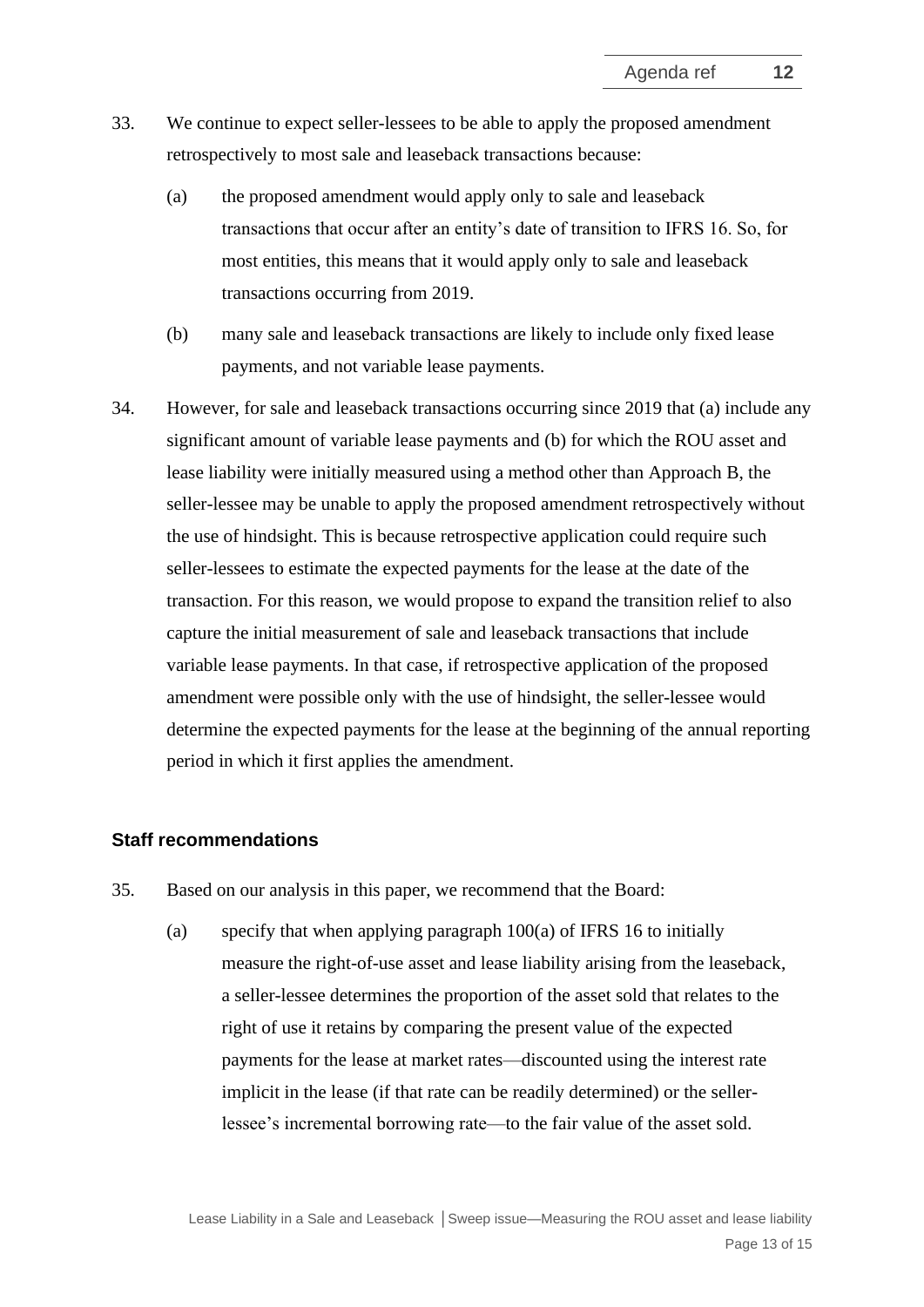- (b) modify its tentative proposed approach for how a seller-lessee subsequently measures the lease liability arising from the leaseback such that the sellerlessee would reduce the carrying amount of the lease liability to reflect expected payments for the lease at market rates.
- (c) specify that a seller-lessee would apply the proposed amendment to IFRS 16 retrospectively in accordance with IAS 8, except when that application to sale and leaseback transactions with variable lease payments is possible only with the use of hindsight. In that case, the seller-lessee would determine the expected payments for the lease at the beginning of the annual reporting period in which it first applies the proposed amendment.
- <span id="page-13-0"></span>36. We note that our recommendation would not change:
	- (a) other aspects of the Board's tentative proposed approach for how a sellerlessee applies paragraphs 36–38 of IFRS 16, as outlined in paragraphs [8\(a\),](#page-2-2) [8\(c\)](#page-2-3)[-8\(d\).](#page-2-4)
	- (b) the Board's tentative decision about developing an illustrative example (see paragraph [2\(b\)\)](#page-0-0).

## **Question for the Board**

**Question for the Board**

Does the Board agree with the staff recommendation in paragraph [35?](#page-12-1)